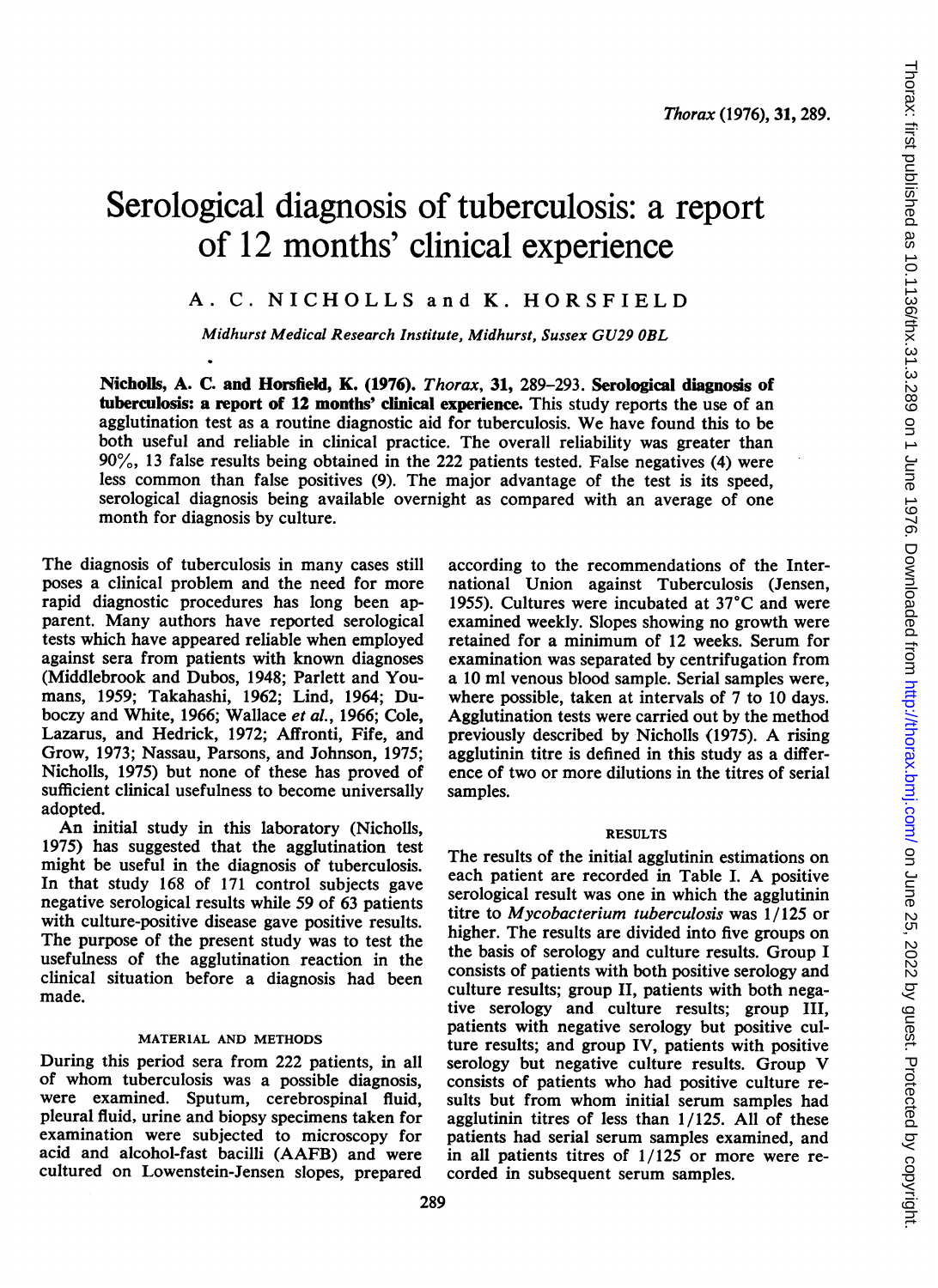TABLE <sup>I</sup>

| INITIAL AGGLUTININ TITRES AGAINST M. TUBERCULOSIS |                        |                             |          |           |                                                                                                |         |  |
|---------------------------------------------------|------------------------|-----------------------------|----------|-----------|------------------------------------------------------------------------------------------------|---------|--|
|                                                   | Titre                  | Group I<br>Culture Positive | Group II | Group III | Group IV<br>Culture Negative Culture Positive Culture Negative Culture Positive $\mathfrak{g}$ | Group V |  |
| Negative                                          | < 1/25<br>1/25         |                             | 96       |           |                                                                                                |         |  |
| Positive                                          | 1/50<br>1/125<br>1/250 |                             |          |           |                                                                                                |         |  |
| Total                                             | 1/500                  |                             | 145      |           |                                                                                                |         |  |

TABLE II DETAILS OF PATIENTS IN GROUP <sup>I</sup> (CULTURE POSITIVE SEROLOGY POSITIVE)

| <b>Diagnosis</b>                                                                                             | No.      | Age Range                                 | AAFB seen by<br>Microscopy | No. with Rising<br><b>Agglutinin Titre</b> |  |
|--------------------------------------------------------------------------------------------------------------|----------|-------------------------------------------|----------------------------|--------------------------------------------|--|
| Pulmonary tuberculosis<br>Tuberculous meningitis<br>Tuberculosis of the spine<br>Renal tuberculosis<br>Total | 37<br>42 | $26 - 78$<br>$23 - 37$<br>56<br>$23 - 78$ | 26<br>28                   | 24<br>29                                   |  |

Group <sup>I</sup> consists of 42 patients with tuberculosis, all of whom had titres of  $1/125$  or more against M. tuberculosis (Table II). Thirty-six of these patients had two or more serum samples examined; 29 showed rising titres, the highest titre recorded being 1/2500. In general, the titres recorded in extrapulmonary disease were lower than those seen in pulmonary disease. Mycobacteria were isolated in this group between 17 and 111 days (median 32 days) after inoculation of the Lowenstein-Jensen slopes. Positive serology results were obtained between 2 and 80 days (median 28 days) before positive culture results in 35 of the 42 cases. In the remaining seven cases, positive results from both serology and culture were obtained at the same time. AAFB were reported in smears from 21 patients, and eight of these reports preceded reports of positive serological results.

Group II consists of 145 patients with a variety of diseases (Table III) all of whom had titres of less than 1/125 in initial and subsequent serum samples. No patient demonstrated a rising titre. No positive cultures were obtained from specimens examined from patients in this group. AAFB were seen in one sputum smear from one patient with old tuberculosis but repeated attempts to obtain the organism by culture were unsuccessful.

Four patients from whom cultures were obtained gave false negative serology results (group III, Table IV). Three of these had pulmonary

TABLE III DETAILS OF PATIENTS IN GROUP II (CULTURE NEGATIVE SEROLOGY NEGATIVE)

| <b>Diagnosis</b>                                                                                                                                                                                                                                                          | No.                                     | Age Range                                                                                                                                                         |
|---------------------------------------------------------------------------------------------------------------------------------------------------------------------------------------------------------------------------------------------------------------------------|-----------------------------------------|-------------------------------------------------------------------------------------------------------------------------------------------------------------------|
| Carcinoma of bronchus<br>Chronic bronchitis<br>Bacterial pneumonia<br>Viral pneumonia<br>Old TB routine investigation<br>Haemoptysis<br>Aspergillosis<br>Heart disease<br>Fibrosis<br><b>Bronchiectasis</b><br>Renal infection<br>Undiagnosed chest x-ray shadow<br>Total | 29<br>23<br>25<br>17<br>10<br>12<br>145 | $40 - 83$<br>$40 - 83$<br>$18 - 89$<br>$29 - 84$<br>$47 - 78$<br>$21 - 72$<br>$67 - 77$<br>$57 - 74$<br>$25 - 69$<br>$25 - 63$<br>$15 - 84$<br>$24 - 35$<br>18-89 |

## TABLE IV DETAILS OF PATIENTS IN GROUP III<br>ILTURE POSITIVE SEROLOGY NEGATIVE) (CULTURE POSITIVE SEROLOGY

| Patient                  | Sex         | Age                  | Diagnosis                                   | No. of Sera<br>examined $\overline{a}$ |
|--------------------------|-------------|----------------------|---------------------------------------------|----------------------------------------|
| 3/1<br>3/2<br>3/3<br>3/4 | м<br>M<br>м | 72<br>75<br>78<br>58 | <b>PTB</b><br>PTB<br><b>PTB</b><br>TB spine | quest                                  |

tuberculosis while one had tuberculosis of the spine. The three patients with pulmonary tuberculosis were all over 70 years of age and all four had titres of 1/50. In one patient only one seruma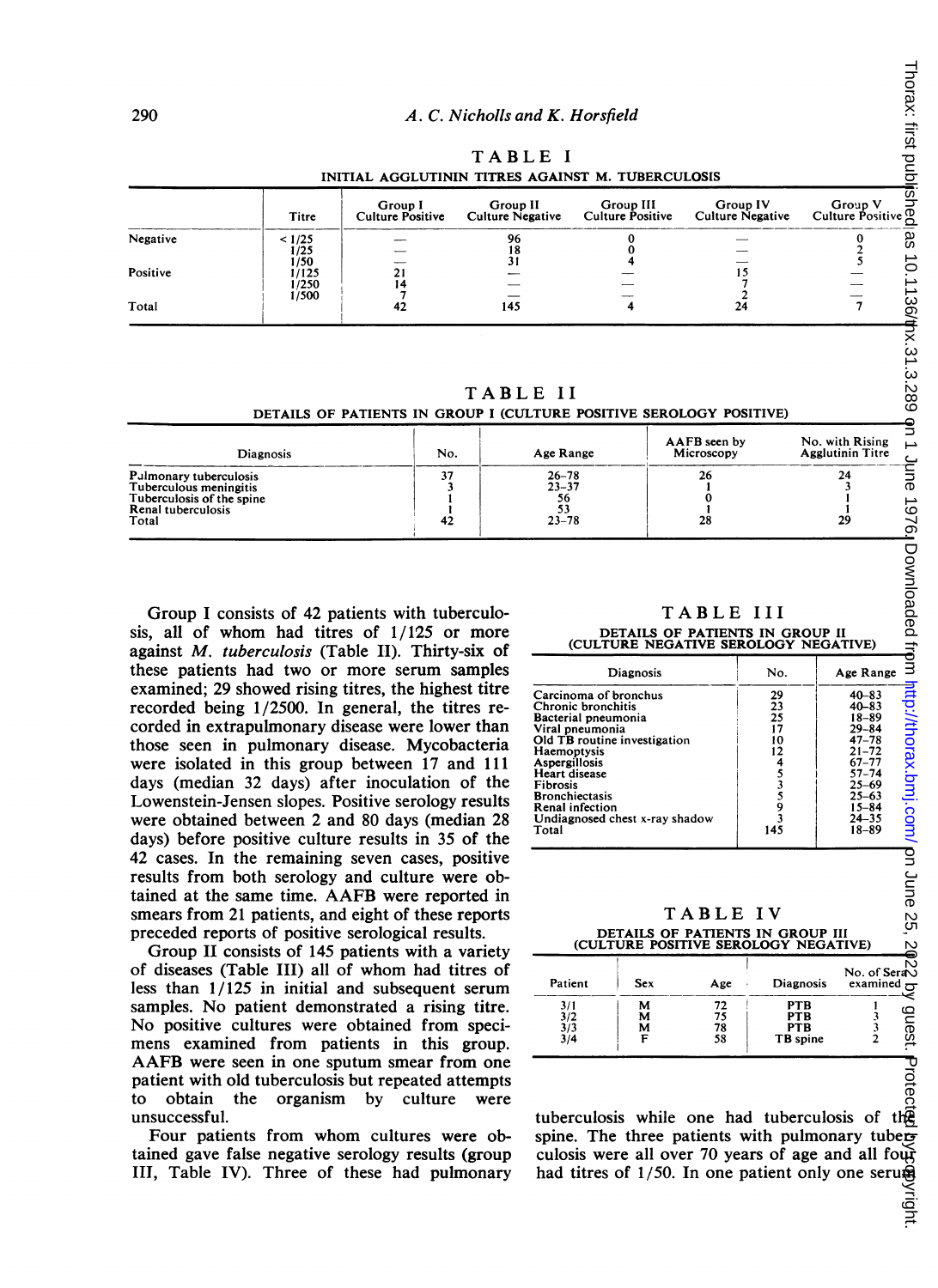| TABLE |  |  |
|-------|--|--|
|       |  |  |

| <b>Diagnosis</b>                                                                                                                                                                                                                        | No. | Age Range                                      | No. with Maximum<br>Titre of 1/250 or more |
|-----------------------------------------------------------------------------------------------------------------------------------------------------------------------------------------------------------------------------------------|-----|------------------------------------------------|--------------------------------------------|
| Carcinoma bronchus<br>Viral laryngitis<br>Recurrent tracheitis (history of pulmonary tuberculosis)<br>Asbestosis<br>Renal tuberculosis (histology)<br>Pulmonary tuberculosis (histology)<br>Pulmonary tuberculosis (clinical diagnosis) |     | $61 - 87$<br>48<br>01<br>$49 - 83$<br>$9 - 77$ |                                            |

DETAILS OF PATIENTS IN GROUP IV (CULTURE NEGATIVE, SEROLOGY POSITIVE AT 1/125)

TABLE VI

# DETAILS OF PATIENTS IN GROUP V: POSITIVE CULTURE WITH INITIALLY NEGATIVE SEROLOGY RESULTS

| Patient | Age | <b>Sex</b> | <b>Diagnosis</b>         | Initial<br>Titre | Subsequent<br>Highest<br>Titre | No. of<br>First<br>Sample<br>Positive <sup>1</sup> | Remarks                                                                                      |
|---------|-----|------------|--------------------------|------------------|--------------------------------|----------------------------------------------------|----------------------------------------------------------------------------------------------|
| 5/1     | 57  | м          | Pulmonary tuberculosis   | 1/50             | 1/250                          | 4                                                  | Culture and direct <sup>2</sup> smear positive before<br>serology                            |
| 5/2     | 71  | F          | Pulmonary tuberculosis   | 1/25             | 1/125                          | 3                                                  | Smear positive 14 days before serology.<br>Culture positive 12 days after serology           |
| 5/3     | 38  | F          | Renal tuberculosis       | 1/50             | 1/250                          | 3                                                  | AAFB not seen in direct smear. Culture<br>positive 2 days after serology                     |
| 5/4     | 27  | М          | Tuberculous meningitis   | 1/50             | 1/500                          | $\mathbf{2}$                                       | AAFB not seen. Culture positive on day of<br>positive serology                               |
| 5/5     | 31  | м          | Tuberculous meningitis   | 1/50             | 1/250                          | $\mathbf{2}$                                       | AAFB not seen. Culture positive 17 days after<br>serology                                    |
| 5/6     | 23  | F          | Tuberculosis peritonitis | 1/25             | 1/125                          | $\mathbf{2}$                                       | Diagnosis confirmed by exploratory<br>laparotomy. Culture positive 32 days after<br>serology |
| 5/7     | 22  | F          | Tuberculous adenitis     | 1/50             | 1/250                          | $\overline{\mathbf{4}}$                            | Diagnosis by histology 7 days before serology.<br>Culture positive 3 days before serology    |

<sup>1</sup>Samples taken at 7-day intervals.<br><sup>3</sup>Dates of culture and positive smear not available.

sample was examined. The other three patients each had three serum samples examined. None showed any alteration in titre. All four yielded positive cultures-in one patient after 11 weeks' incubation.

Twenty-four patients had positive serology but failed to provide positive cultures (Table V). Definitive diagnoses other than tuberculosis were established in nine of the 24 cases, while a further nine were diagnosed as cases of tuberculosis, AAFB being seen in histological specimens. The remaining six were diagnosed as tuberculosis on clinical criteria and showed improvement with antituberculosis chemotherapy. In these six patients rising agglutinin titres were demonstrated within the first month of hospital admission in contrast with the non-tuberculous seropositive patients in whom titres remained static.

Group V consists of seven patients who had culture positive tuberculosis (Table VI). In five patients the initial agglutinin titre was 1/50 while in the other two it was 1/25. All patients demonstrated a rising titre, which in five cases preceded the isolation of mycobacteria. Direct examination of sputum or biopsy material revealed AAFB or histological changes in four cases. In three cases this preceded the detection of a rising titre (Table VI).

### DISCUSSION

In order that this study might reflect the usefulness of the agglutination test in the clinical situation, only patients in whom tuberculosis was considered in the differential diagnosis were included. In all but one case (patient  $5/1$ ) no diagnosis had been confirmed when initial serological investigations were requested. Of the 222 patients, 13 had serological results at variance with conventional culture, histology or clinical findings. False negative results were recorded in four patients (group II, Table IV) although these may have been a consequence of the failure to examine enough serum samples. False positive results were recorded in nine patients (group IV, Table V). Fifteen serologically positive diagnoses were without the support of a positive culture (group IV, Table V) and were treated as tuberculosis on the basis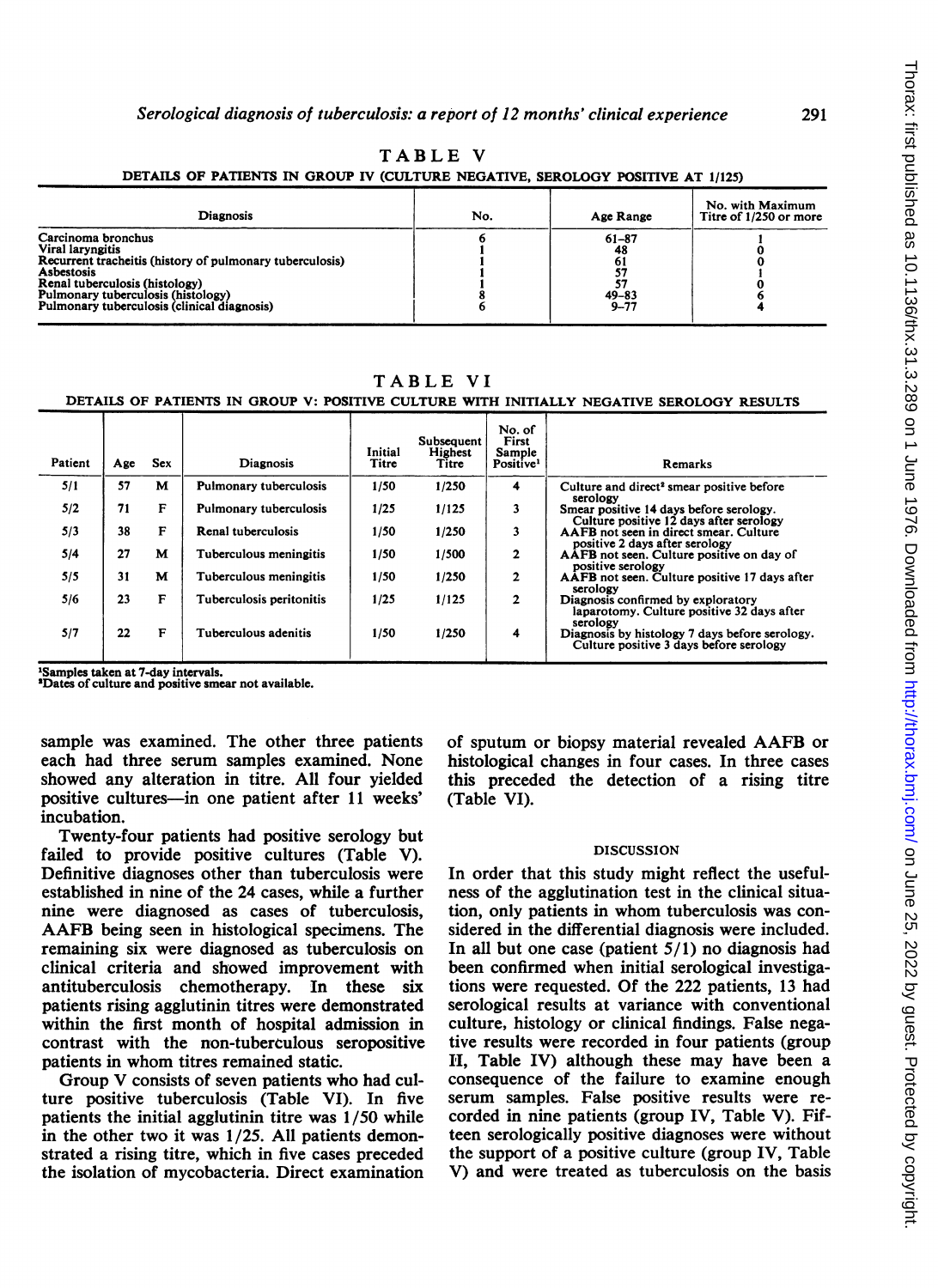of histological (9) or clinical (6) findings. In total 61 patients were diagnosed as cases of tuberculosis: 57 were serologically positive while 46 yielded positive culture.

The most common differential diagnosis required was that between tuberculosis and carcinoma; this problem presented in 65 patients. Negative serological results were recorded in 32 cases. Agglutinin titres of 1/125 or more were obtained in <sup>33</sup> patients, six of whom proved to have carcinoma. Postmortem examination of the mass from the only patient in this group who has died showed no involvement of old tuberculous glands. Comparable information is not available from the remaining five patients. In none of these six patients was a rising titre observed, and in five the titre recorded was 1/125. In the 27 patients with tuberculosis none had a static titre at 1/125 although three had static titres of 1/250. The remaining three patients had chest radiograph shadows for which no explanation has been reached (Table III). These patients had negative serological results, failed to yield positive culture after 12 weeks, had no malignant cells in sputum examination, and had no significant findings at bronchoscopy. This serological test therefore reliably distinguished between carcinoma and tuberculosis in 56 of 62 cases where the differential diagnosis was required, and eliminated the probability of tuberculosis far earlier than conventional methods from three other cases where a diagnosis had still not been made.

The level of significance for the agglutinin titre (1/125) was made in an earlier study (Nicholls, 1975) and the findings of this study have not indicated that this level should be altered. The raising of the significance level to 1/250 would have eliminated 21 patients from group I (Table I) although the examination of subsequent samples would have reintroduced the 17 of these patients who had rising titres. It would also have eliminated <sup>15</sup> members of group IV, seven of whom had tuberculosis with rising titres. The nett effect would have been to delay the speed of diagnosis by up to three weeks while increasing reliability by only  $1.5\%$ . This we do not consider to be useful for clinical practice.

A problem with all serological tests is that of reproducibility. An attempt was made to test the reproducibility of titre readings by retitrating known sera both in our own laboratory and in laboratories in other centres. At Midhurst 1000 retitrations of control sera have produced less than  $1\%$  (8) results at variance with original readings; none has varied by more than one dilution.

Titrations have also been undertaken by R. Sands (Selly Oak Hospital, Birmingham), Dr. R. Davies (St. Thomas Hospital, London), and Professor J. G. Cruickshank (Salisbury, Rhodesia); of 80 paired sera, 12 have given results at variance with those obtained at Midhurst. Only one has varied by more than one dilution. The titre of this serum was estimated as  $1/1250$  in Rhodesia and as  $1/125$ in Midhurst: the possibility of the sample having been diluted 10 times before despatch has not been excluded. On only one occasion has variation, meant the difference between a positive and  $\vec{a}$ negative result. In all cases antigen has been supplied from Midhurst.

Thorax: first

A rising agglutinin titre was observed in <sup>29</sup> group I patients, eight group IV patients, and seven group V patients; the initial titres in 32 of these patients were  $1/125$  or less. The highest titre recorded in any patient was 1/2500, five patients showing this level of antibody. The max $\mathbb{R}$ mum level seen in over half of the patients with rising agglutinin titres (25 of 44) was  $1/500$ ; three patients in group V and four patients in group  $\blacktriangle$ demonstrated a maximum of  $1/125$ . Titres greaters than  $1/250$  have not been recorded in any perso $\ddot{\mathbf{a}}$ in whom tuberculosis has not been confirmed.  $AB$ interesting product of these observations may be the possibility of a useful definition of 'active tuberculosis' as a disease process in which a rising agglutinin titre or an agglutinin titre of  $1/25\overline{9}$ or more can be demonstrated against  $M_{\text{c}}$ tuberculosis.

These results suggest that the agglutination test may be of clinical value in the diagnosis of tuberculosis, and it is difficult to explain why this test should appear to work when many other more sophisticated techniques have proved less reliable. Perhaps the most significant factor has been the use of an antigen free from autoagglutination. This has been achieved by treating the mycoba $\bar{\mathbb{Q}}$ teria with sodium hydroxide (Nicholls, 1975) and allows the clear distinction between positive and negative reactions. It is also important that the agglutinin antibody is apparently not produce $\mathfrak{g}$ in response to BCG vaccination (Nicholls, ung published data) and that it is relatively shortlived in high titre after active primary or post-primar $\frac{1}{6}$ disease. In successfully treated active disease, titres are elevated (above  $1/125$ ) for between 6 and  $1\text{ft}$ months and are generally below  $1/125$  at the ce $\vec{P}$ . sation of chemotherapy. The persistence of  $a\mathcal{R}$ elevated titre may indicate the need for further therapy since three of four cases with titres  $\overline{df}$  $1/125$  or more at the end of treatment have relapsed within six months. It would seem that it is<br>lapsed within six months. It would seem that it is on June 25, 2022 by guest. Protected by copyright. <http://thorax.bmj.com/> Thorax: first published as 10.1136/thx.31.3.289 on 1 June 1976. Downloaded from